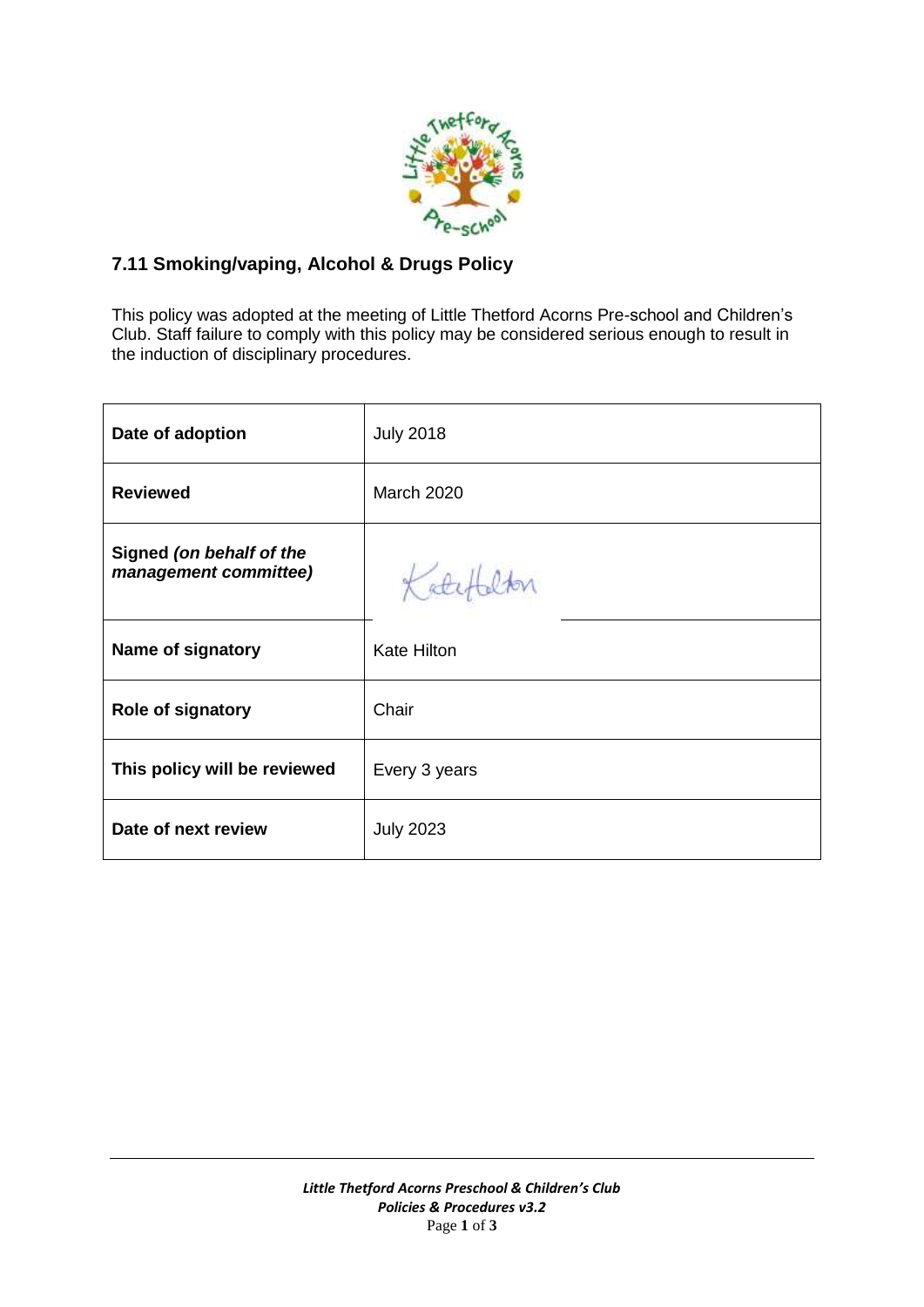# **7.11 Smoking/vaping, Alcohol & Drugs Policy**

**Safeguarding and Welfare Requirement: Safety and Suitability of Premises, Environment and Equipment:** Providers have a no-smoking policy, and must prevent smoking in a room, or outside play area, when children are present or about to be present.

#### **Policy Statement**

We comply with Health & Safety regulations, and the Welfare Requirements of the Early Years Foundation Stage in making Little Thetford Acorns a no-smoking environment – both indoors and outdoors.

#### **Smoking**

We follow the procedures below to ensure Little Thetford Acorns is a no-smoking environment.

- Smoking (including vaping) is not permitted anywhere on the premises. This includes the building and footpaths leading to the setting. All staff, parents and volunteers are made aware of our no-smoking policy.
- If a child is found in possession of cigarettes or e-cigarettes on the premises, they will be confiscated and their parent/carer informed at the end of the session.
- We display no-smoking signs.
- The no-smoking policy is stated in our parent handbook.
- Staff members will not smoke or vape on the premises during working hours, unless they are on a break.
- Staff members who smoke during their break must do so off the premises and make every effort to reduce the effect of the odour and lingering effects of passive smoking for children and colleagues.
- We actively encourage no-smoking by having information for parents and staff about where to get help to stop smoking if they are seeking this information.
- Staff are made aware that failure to adhere to this policy and procedures may result in disciplinary action.
- It is a criminal offence for employees to smoke in smoke-free areas, with a fixed penalty of £50 or prosecution and a fine of up to £200.